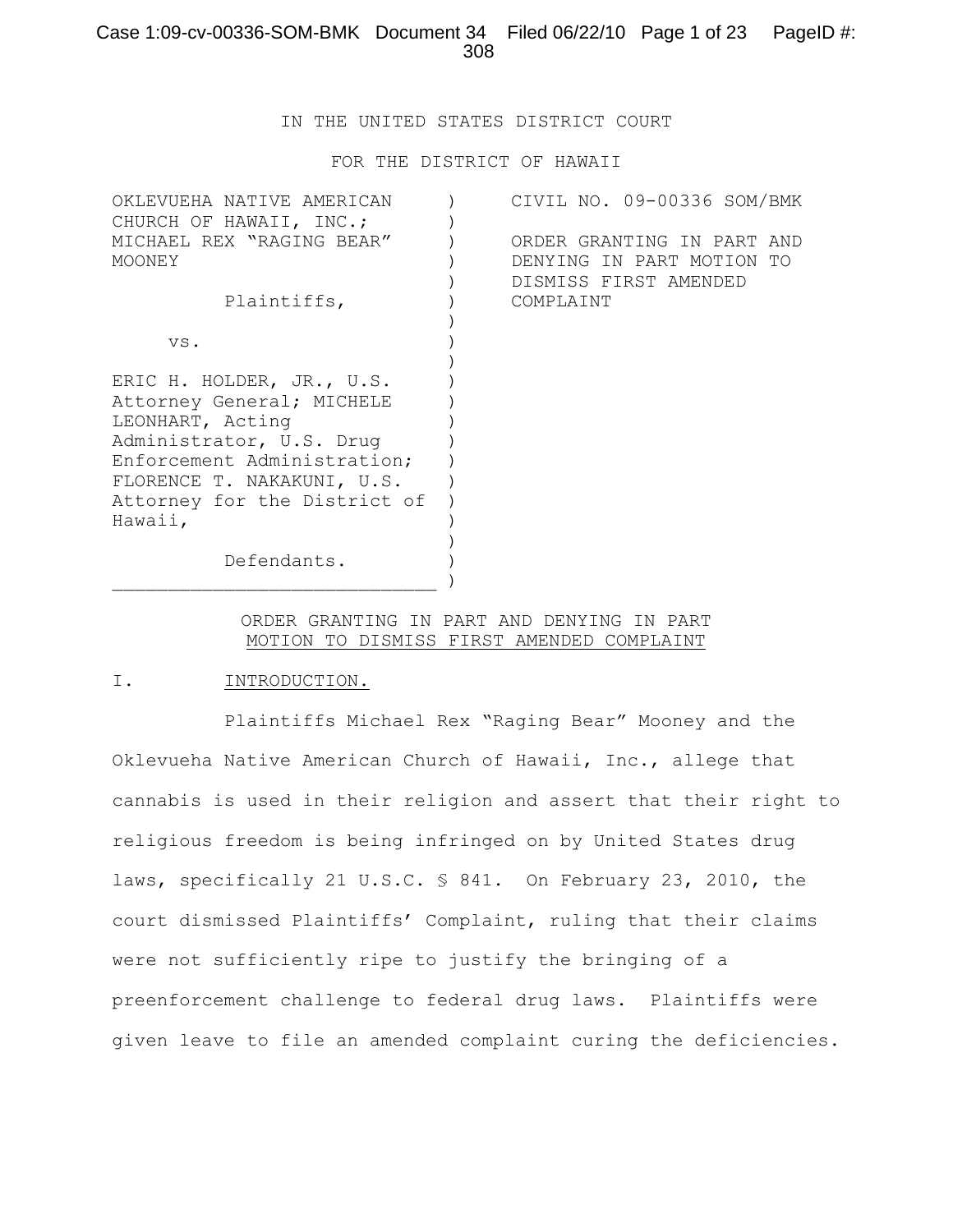#### Case 1:09-cv-00336-SOM-BMK Document 34 Filed 06/22/10 Page 2 of 23 PageID #: 309

On March 22, 2010, Plaintiffs filed a First Amended Complaint that reasserts a right to cultivate, use, possess, and distribute cannabis free of federal restrictions. The Amended Complaint also seeks the return of or compensation for cannabis allegedly seized by the Government in Hawaii last year when it was sent via FedEx.

 Defendants have moved for dismissal of the First Amended Complaint, arguing that the claims are not ripe on their face, that Oklevueha lacks standing to assert claims on behalf of its members, and that Plaintiffs fail to allege sufficient claims in any event. Because this court agrees that the First Amended Complaint has not cured the deficiencies of the initial Complaint and fails to set forth a facially ripe claim regarding Plaintiffs' challenge to federal laws that the Government has not sought to enforce against them, Defendants' motion is granted with respect to that claim. To the extent the First Amended Complaint asserts tort claims for the return of or compensation for the allegedly seized cannabis, those claims are dismissed based on the Government's sovereign immunity and the Supremacy Clause. That leaves for further adjudication only the return of or compensation for the seized cannabis under the Religious Freedom Restoration Act of 1993.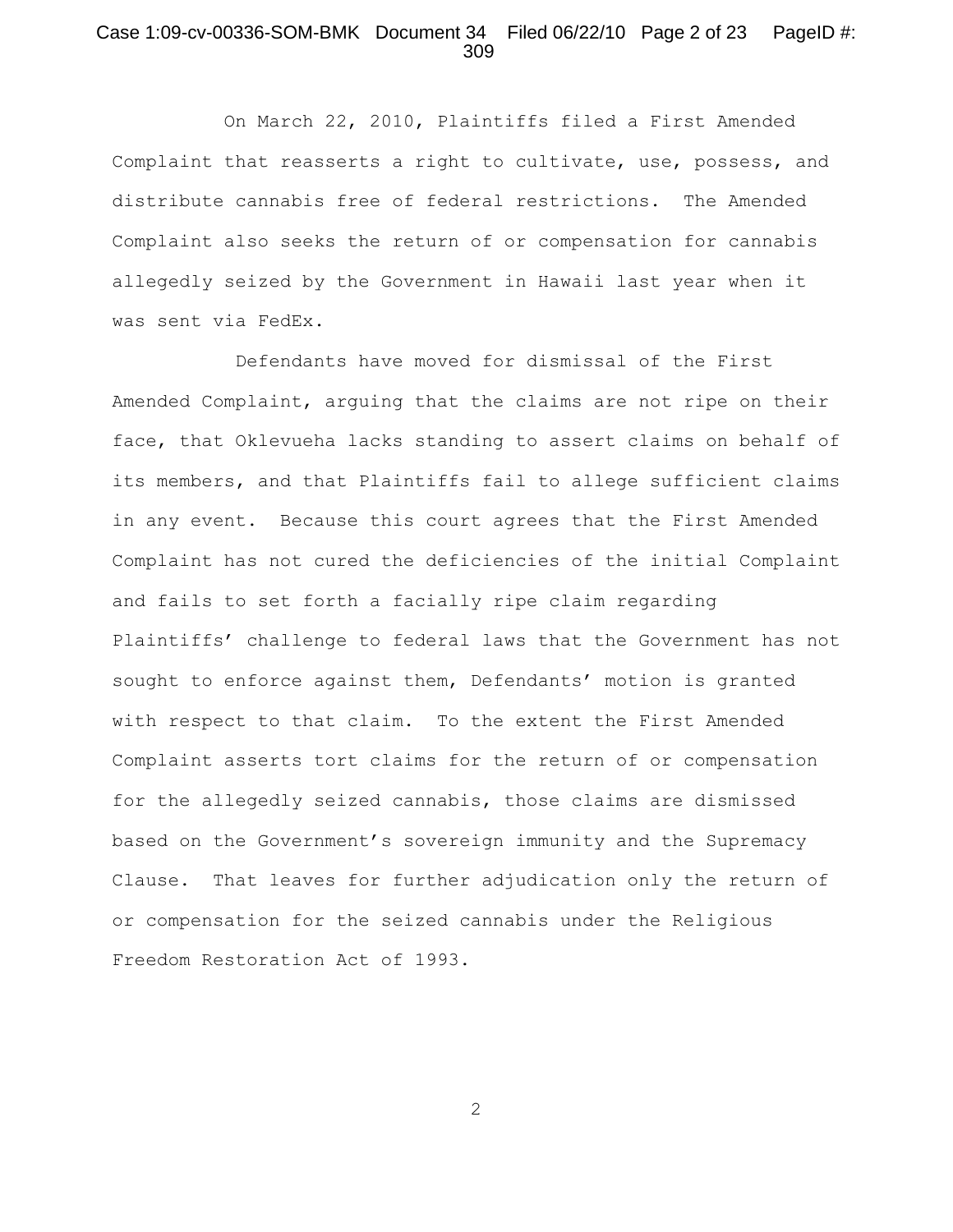## Case 1:09-cv-00336-SOM-BMK Document 34 Filed 06/22/10 Page 3 of 23 PageID #: 310

#### II. BACKGROUND.

Although the original preenforcement claim was dismissed with leave to amend to allow Plaintiffs to allege facts demonstrating a ripe claim, the First Amended Complaint added very little detail addressing the ripeness of the preenforcement claim.

Mooney is the "Spiritual Leader" and founded Oklevueha "to espouse the virtues of, and to consume entheogens," psychoactive substances used in a religious, shamanic or spiritual contexts. See First Amended Complaint, Introduction (March 22, 2010). Plaintiffs seek a declaration that they are allowed to grow, possess, use, and distribute cannabis free from federal penalties, including criminal prosecutions and civil sanctions and forfeitures.

Plaintiffs allege that Oklevueha has 250 members in Hawaii and is one of 100 branches of the Native American Church. See id. ¶¶ 19, 41. Plaintiffs further allege that the Native American Church has an estimated 500,000 members in more than 24 states. Id. ¶ 19. The First Amended Complaint alleges that each branch of the Church is independent and is "responsible for its own Church management, ceremonies, and Medicine People." Id. ¶ 22.

Plaintiffs allege that all 250 members of Oklevueha use cannabis in religious ceremonies, and that use of cannabis is "an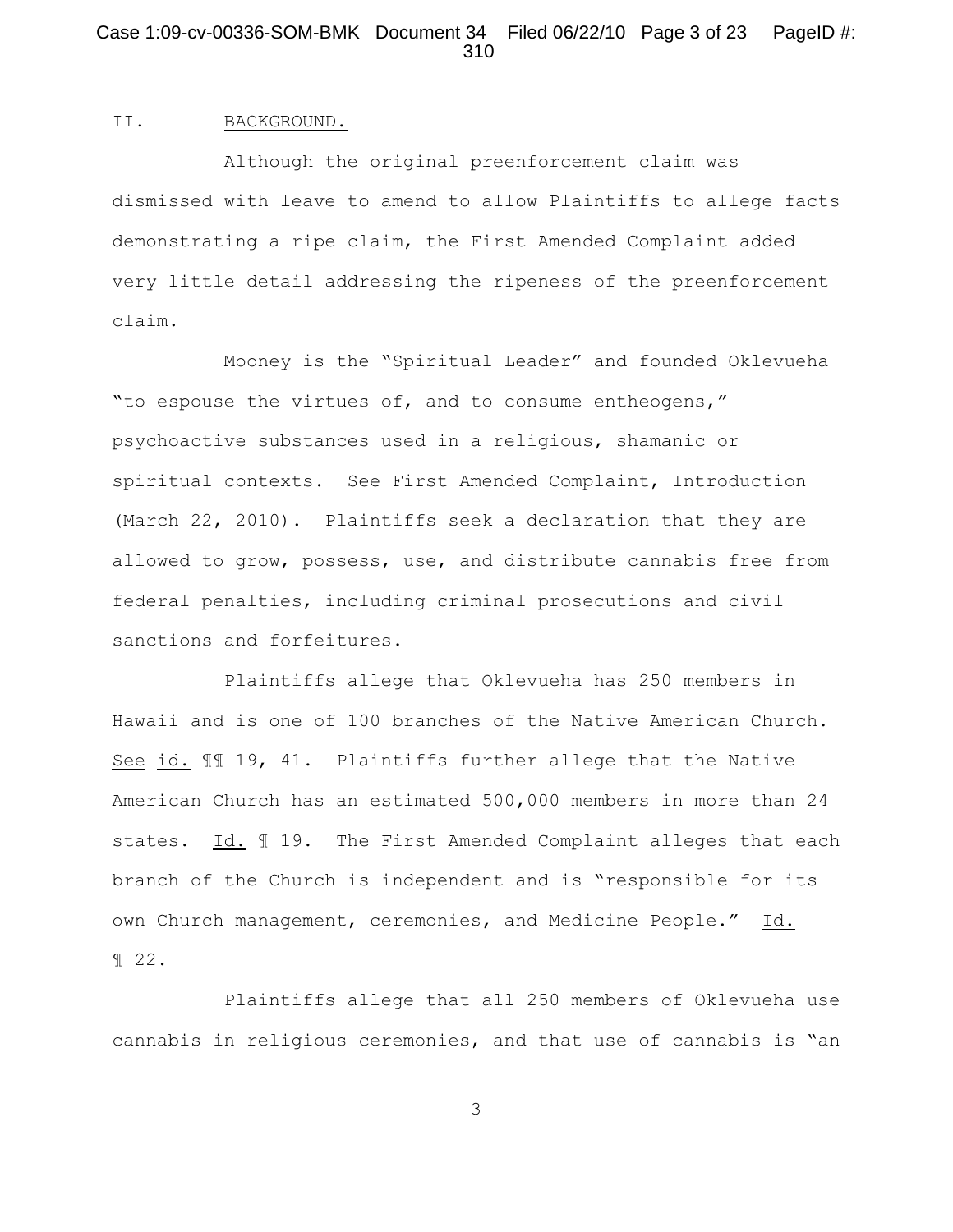#### Case 1:09-cv-00336-SOM-BMK Document 34 Filed 06/22/10 Page 4 of 23 PageID #: 311

essential and necessary component of [their] religion." Id. ¶¶ 41, 48. Plaintiffs allege that "certain North American Indian Tribes" have used cannabis for religious and therapeutic purposes. Id. ¶ 23. Plaintiffs allege that Mooney "is of Seminole Native American ancestry." Id. ¶ 10. Plaintiffs do not, however, allege that Seminoles traditionally use cannabis in religious ceremonies or that any of the 250 members of Oklevueha follows the traditional Seminole religion.

Mooney says that he uses the cannabis sacrament daily. He alleges that he also uses cannabis along with other members of Oklevueha in twice-monthly "sweats" during the new moon and full moon. See id. ¶ 37. There are no allegations describing what a "sweat" is, how many people participate in the "sweats," the manner in which cannabis is used during the "sweats," or how much cannabis is used. The First Amended Complaint does allege, however, that the "sweats" are held at various "private locations on Oahu" and that Plaintiffs "acquire their cannabis by cultivating it or acquiring it from other churches, caregivers or other state-sanctioned methods." Id. 11 37, 40.

Plaintiffs claim to fear criminal prosecution for cultivating, consuming, possessing, and distributing cannabis. Id. ¶¶ 52-53.

Plaintiffs allege that approximately one pound of cannabis, valued at approximately \$7,000, was seized at an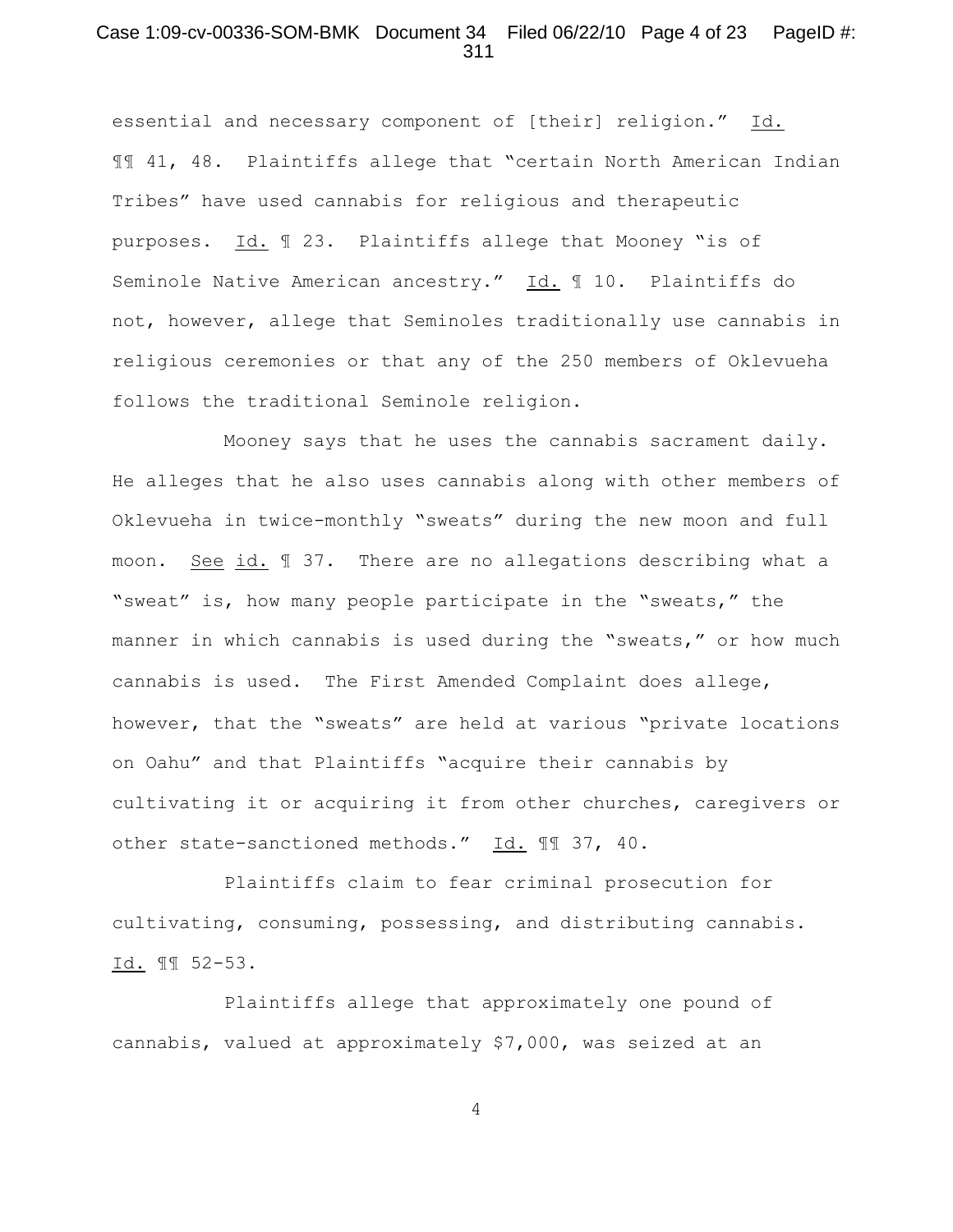#### Case 1:09-cv-00336-SOM-BMK Document 34 Filed 06/22/10 Page 5 of 23 PageID #: 312

unidentified time by United States drug enforcement authorities in Hawaii before FedEx could deliver the cannabis to Mooney. Id. ¶ 49. There is no allegation that Plaintiffs have been prosecuted or threatened with prosecution in connection with that seizure. Although the First Amended Complaint does not allege when this seizure occurred, Mooney previously submitted an affidavit indicating that the seizure occurred approximately one year ago, in June 2009. This court notes the time-frame in Mooney's affidavit for background purposes only and does not rely on it in ruling on the current motion.

Plaintiffs allege that, in March 2010, the U.S. Drug Enforcement Administration raided THC Ministry, also known as The Hawaii Cannabis Ministry, an alleged Big Island of Hawaii church that also uses cannabis in religious events. See id. ¶ 51. However, the First Amended Complaint does not allege any connection between the THC Ministry and Oklevueha or indicate that they are similarly situated.

#### III. STANDARD.

The applicable legal standard was set forth in this court's previous order dismissing the original Complaint. See Oklevueha Native Am. Church of Haw., Inc., v. Holder, No. 09- 00336, 2010 WL 649753, at \*2 (D. Haw. Feb. 23, 2010). That standard is incorporated herein by reference.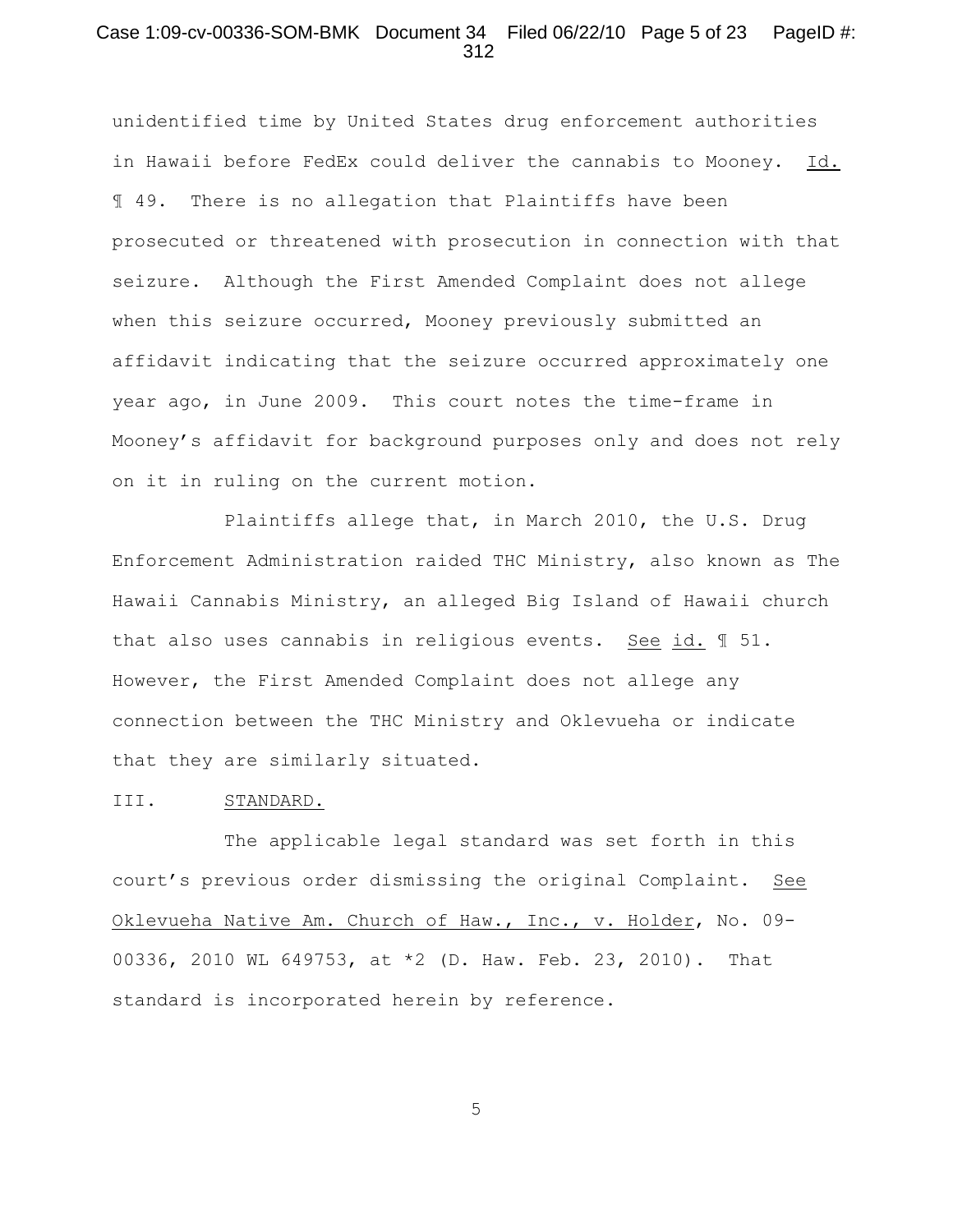### Case 1:09-cv-00336-SOM-BMK Document 34 Filed 06/22/10 Page 6 of 23 PageID #: 313

#### IV. THE PREENFORCEMENT CLAIMS ARE DISMISSED.

In its previous order, the court ruled that Plaintiffs' preenforcement challenge to the federal drug laws under the Religious Freedom Restoration Act of 1993 was not ripe. The court ruled that the Complaint failed to allege facts demonstrating a genuine threat of imminent prosecution. See Oklevueha, 2010 WL 649753, at \*4-\*5 (citing Thomas v. Anchorage Equal Rights Comm'n, 220 F.3d 1134, 1139 (9<sup>th</sup> Cir. 2000)). The court noted that, when a litigant brings a preenforcement challenge to a statute, "neither the mere existence of a proscriptive statute nor a generalized threat of prosecution" will satisfy the ripeness requirement. Oklevueha, 2010 WL 649753, at  $*5$  (citing Thomas, 220 F.3d at 1139). The court further ruled that determining the presence of a genuine threat of prosecution involves a review of three factors: whether Plaintiffs have articulated a concrete plan to violate the law, whether prosecuting authorities have communicated a specific warning or threat to initiate proceedings, and the history of past prosecution or enforcement of the statute. Oklevueha, 2010 WL 649753, at \*5 (citing Thomas, 220 F.3d at 1139).

In dismissing the preenforcement claims asserted in the Complaint, the court reasoned that the Complaint did not allege a concrete plan to violate the law, as it did not allege when, where, and under what circumstances Plaintiffs intended to use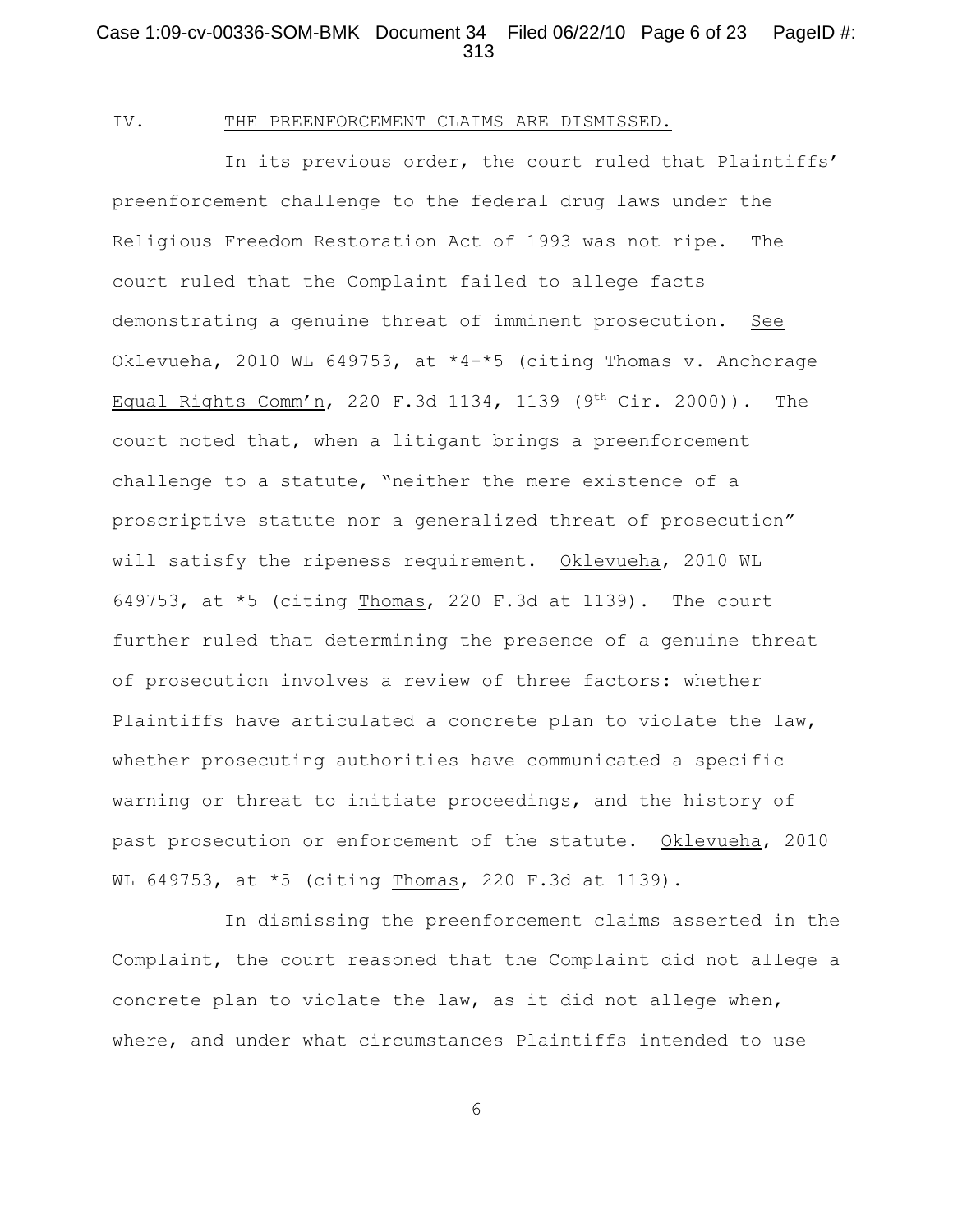#### Case 1:09-cv-00336-SOM-BMK Document 34 Filed 06/22/10 Page 7 of 23 PageID #: 314

cannabis. See Oklevueha, 2010 WL 649753, at \*5. With respect to the second factor, the court ruled that the Complaint was devoid of any threat of prosecution. Id. Although cannabis had been seized in June 2009, the court noted that neither Mooney nor anyone else associated with Oklevueha had ever been threatened with prosecution in connection with that seizure. Id. Finally, with respect to the third factor, the court determined that the Complaint was devoid of allegations concerning the enforcement of the federal drug laws. Although the court noted that the Government does enforce the statute, it stated that it was in no position to guess how frequently and under what circumstances cannabis seizures lead to criminal charges. Id.

The court also dismissed the original Complaint because it failed to satisfy the prudential component of ripeness. That is, the Complaint essentially asked the court to decide constitutional questions in a vacuum and sought an order enjoining the Government from enforcing drug laws without any delineation of what the Government may and may not regulate. The court noted that it could not tell whether Plaintiffs were essentially seeking immunity for cannabis importation and distribution of thousand of pounds per month or whether they were asking to be allowed to pass a single cannabis cigarette among Oklevueha members. Id. at \*8.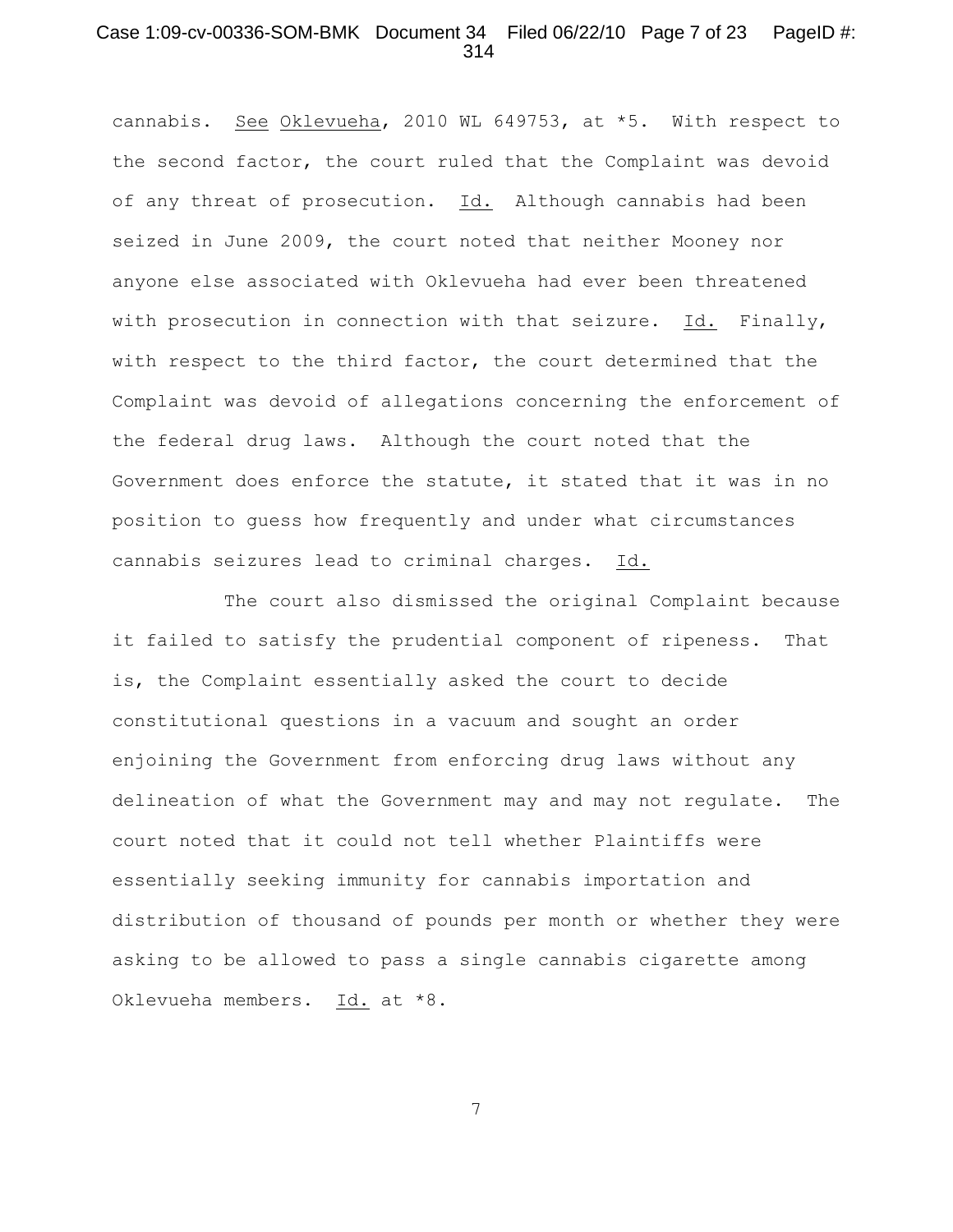## Case 1:09-cv-00336-SOM-BMK Document 34 Filed 06/22/10 Page 8 of 23 PageID #: 315

The First Amended Complaint has added little detail going to the ripeness of the preenforcement claims. For the reasons set forth in this court's previous order, the First Amended Complaint also fails to allege a ripe claim.

### 1. Constitutional Component.

The court reiterates here that "neither the mere existence of a proscriptive statute nor a generalized threat of prosecution" will satisfy the ripeness requirement. Thomas, 220 F.3d at 1139. "Rather, there must be a genuine threat of imminent prosecution." Id. (citation and quotations omitted). As discussed above, whether there is a genuine threat of prosecution involves a review of three factors: "whether the plaintiffs have articulated a 'concrete plan' to violate the law in question, whether the prosecuting authorities have communicated a specific warning or threat to initiate proceedings, and the history of past prosecution or enforcement under the challenged statute." Id.

The Ninth Circuit has stated that a "general intent to violate a statute at some unknown date in the future does not rise to the level of an articulated, concrete plan." Thomas, 220 F.3d at 1139. Although the First Amended Complaint adds facts alleging that Plaintiffs consume cannabis during "sweats" twice a month, and as part of their "daily worship," it does not allege exactly how, where, in what quantities, and under what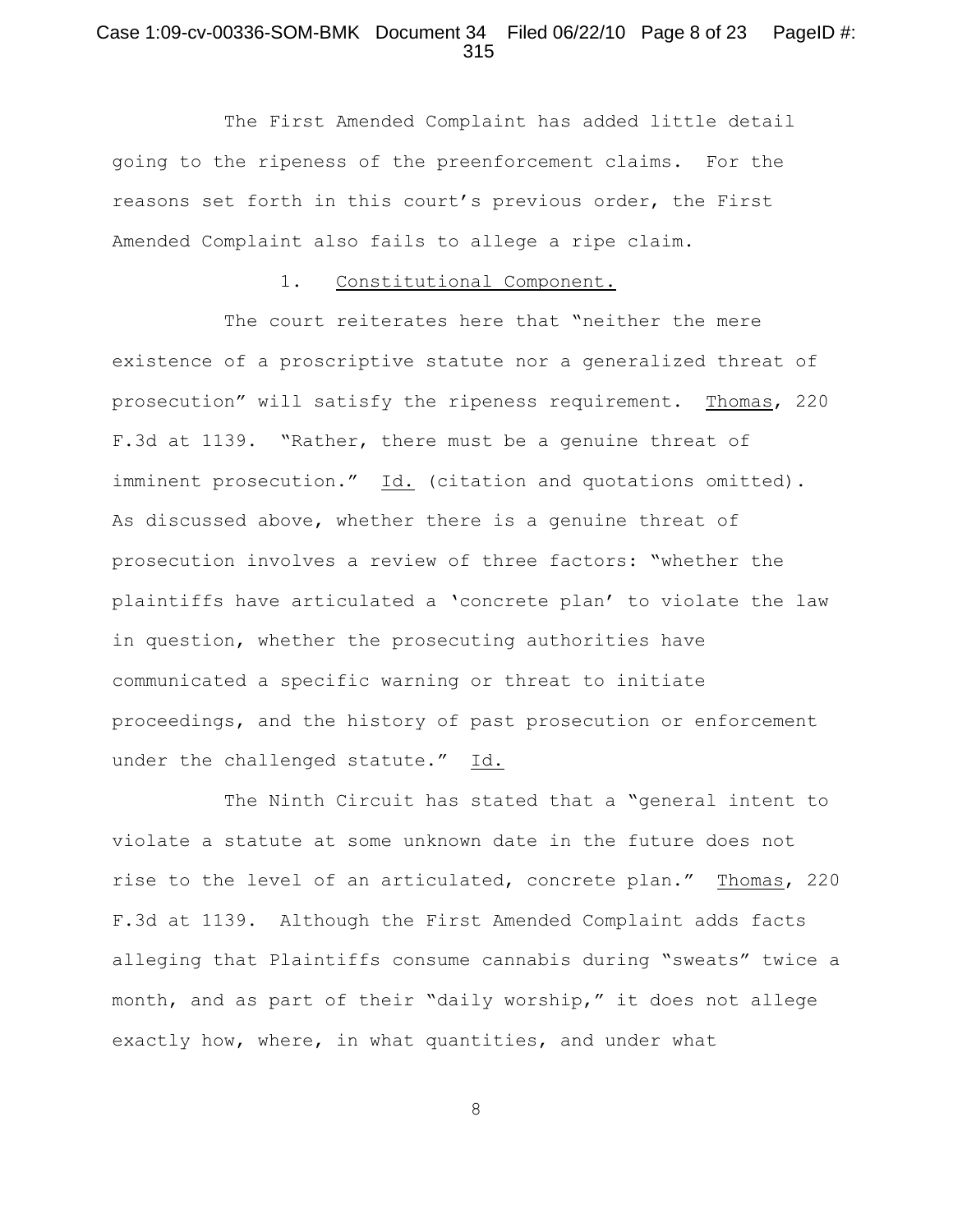### Case 1:09-cv-00336-SOM-BMK Document 34 Filed 06/22/10 Page 9 of 23 PageID #: 316

circumstances Plaintiffs intend to consume cannabis. Plaintiffs also allege that they supply cannabis by cultivating or "acquiring it from other churches, caregivers or other statesanctioned methods." These general facts, while helpful, fail to state a concrete plan. They do not, for example, include how much cannabis Plaintiffs intend to cultivate or acquire, how they intend to acquire cannabis from other churches, caregivers, or other state-sanctioned methods, whether they will collect "statesanctioned" cannabis from various sources so that they end up holding a larger amount than would be "state-sanctioned," whether they will use "state-sanctioned" cannabis for medical or other "state-sponsored" purposes only, where they store the cannabis when not using it, and how, how often, in what amounts, and to whom they plan to distribute cannabis. In other words, Plaintiffs' general allegations concerning cannabis use, possession, and distribution, including sweeping references to the use of cannabis in daily worship and during twice-monthly "sweats," do not describe a concrete plan to violate a federal drug law that makes the matter ripe for adjudication.

This court still cannot tell, for example, whether Plaintiffs merely grow a couple of cannabis plants on church property, or whether Mooney himself then uses the cannabis from those plants while performing his "daily worship." In such circumstances, it might be unlikely that Plaintiffs' activities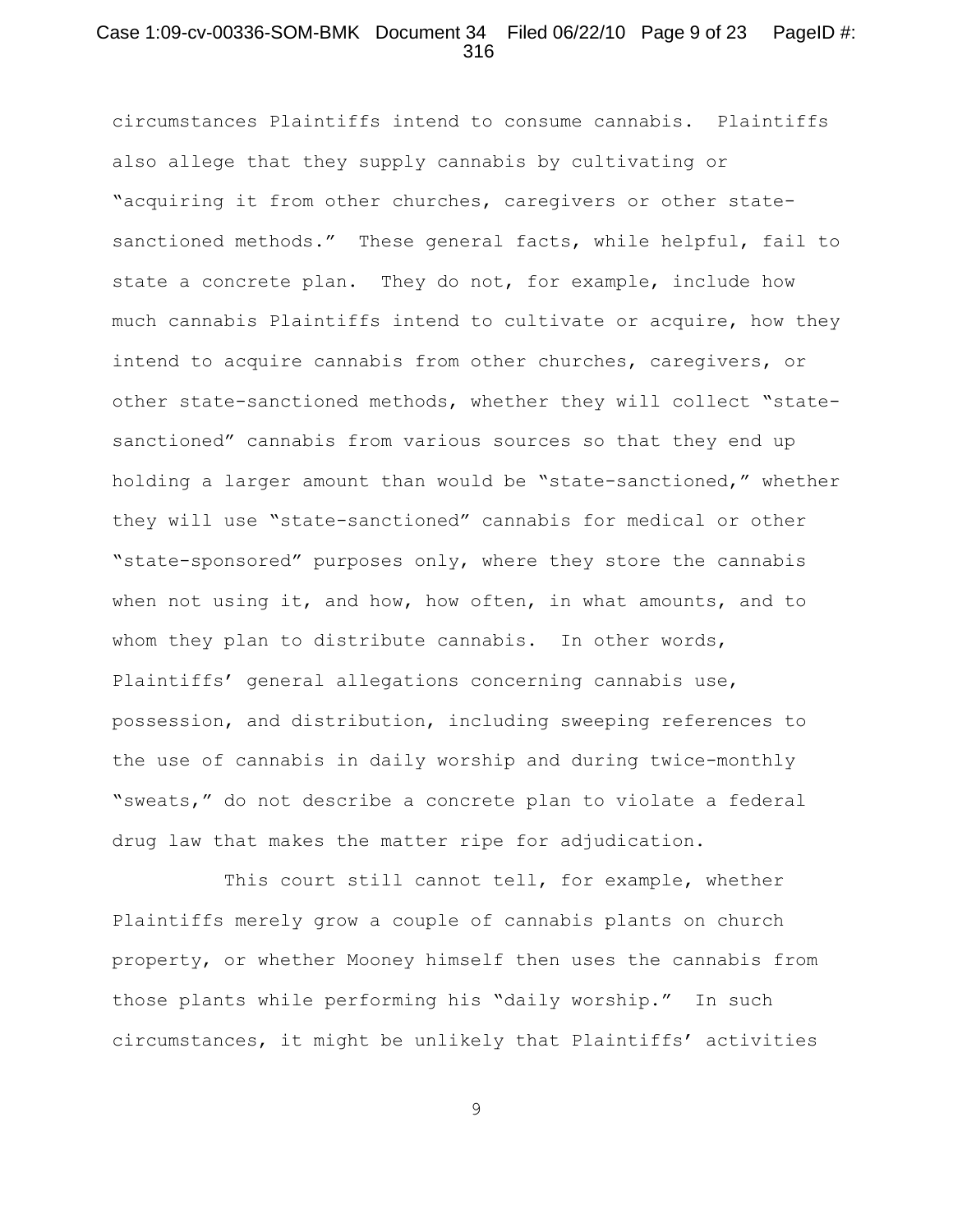### Case 1:09-cv-00336-SOM-BMK Document 34 Filed 06/22/10 Page 10 of 23 PageID #: 317

would come to the attention of federal drug authorities, especially because Plaintiffs allege that the "sweats" occur on private property. Conversely, if Plaintiffs are importing pounds of cannabis every month for use by church members during religious ceremonies and/or for sale over the internet, the likelihood of prosecution for a federal drug crime increases.

Given the lack of factual allegations in the First Amended Complaint concerning how cannabis is obtained or used in connection with Plaintiffs' religion, this court determines that Plaintiffs fail to sufficiently allege a "concrete plan." As noted in the earlier order dismissing the preenforcement challenge, this court is not ruling that Plaintiffs will be unable to sufficiently allege a "concrete plan," only that the First Amended Complaint fails to do so.

With respect to the second factor--a specific threat of enforcement directed to Plaintiffs--the record is still devoid of any such threat. The Ninth Circuit has stated that the threat must be "credible, not simply imaginary or speculative." Thomas, 220 F.3d at 1140 (citation and quotations omitted). "When plaintiffs do not claim that they have ever been threatened with prosecution, that a prosecution is likely, or even that a prosecution is remotely possible, they do not allege a dispute susceptible to resolution by a federal court." Id.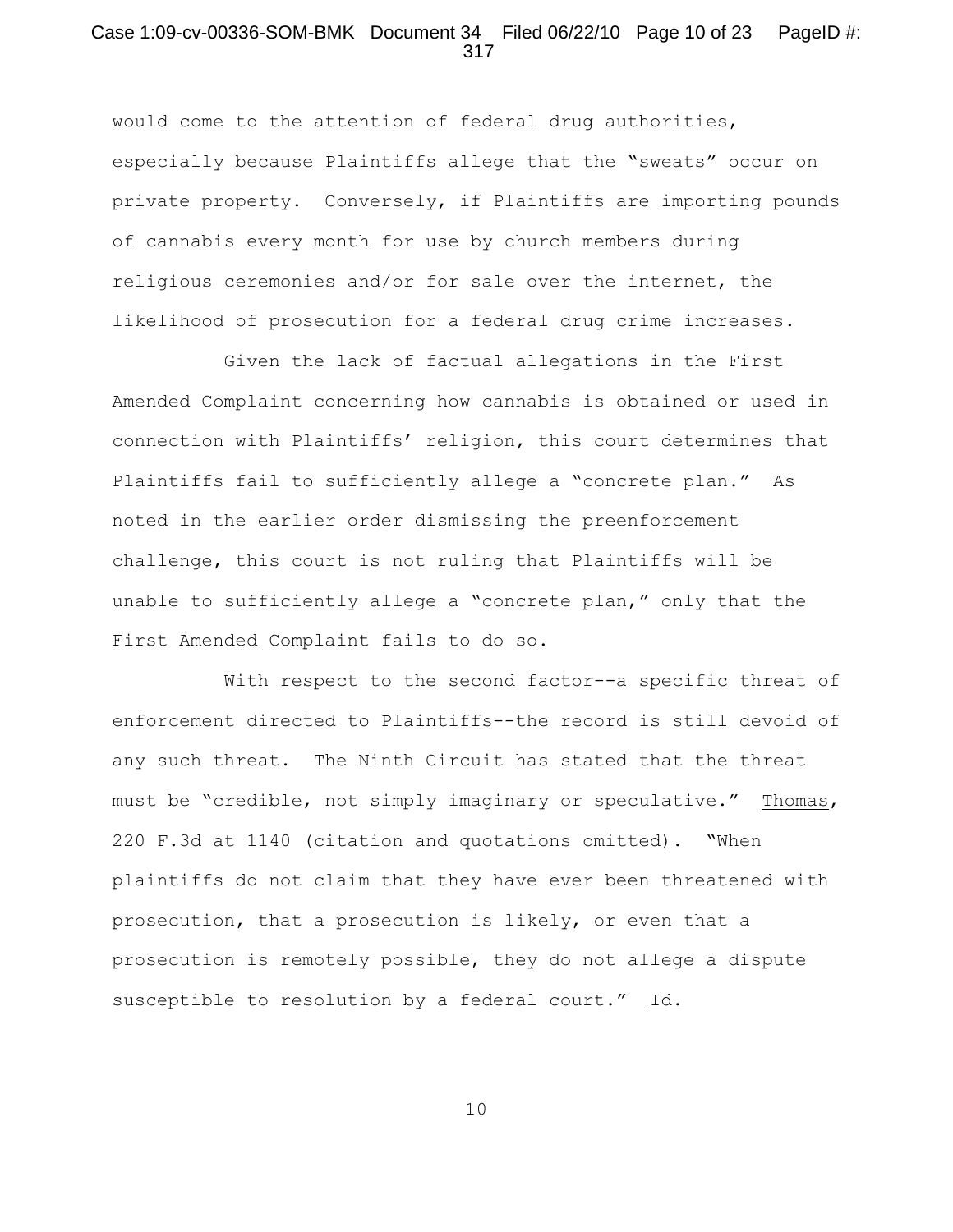## Case 1:09-cv-00336-SOM-BMK Document 34 Filed 06/22/10 Page 11 of 23 PageID #: 318

Although Plaintiffs allegedly fear prosecution, they do not identify a single instance in which an Oklevueha member has been prosecuted or threatened with prosecution for a cannabisrelated violation. The Ninth Circuit has held, "A specific warning of an intent to prosecute under a criminal statute may suffice to show imminent injury and confer standing." See, e.g., San Diego County Gun Rights Comm. v. Reno, 98 F.3d 1121, 1127 (9th Cir. 1996)(citing Steffel v. Thompson, 415 U.S. 452, 459 (1974)). The court further specified: "On the other hand, a general threat of prosecution is not enough to confer standing." Id. at 1127 (citing Poe v. Ullman, 367 U.S. 497, 501 (1961)). At most, Plaintiffs allege that a package containing cannabis was seized while on its way to Mooney. Plaintiffs do not allege that they have been threatened with prosecution arising out of that seizure.

Plaintiffs' ripeness argument relies on Church of the Holy Light of the Queen v. Mukasey, 615 F. Supp. 2d 1210, 1214 (D. Or. 2009). However, the plaintiffs in that case alleged that their spiritual leader had been arrested in connection with a seizure by federal authorities of Daime tea nearly ten years before the complaint had been filed, which would have demonstrated a history of past enforcement. By contrast, Plaintiffs do not allege that Mooney or anyone else associated with Oklevueha has ever been warned by federal authorities,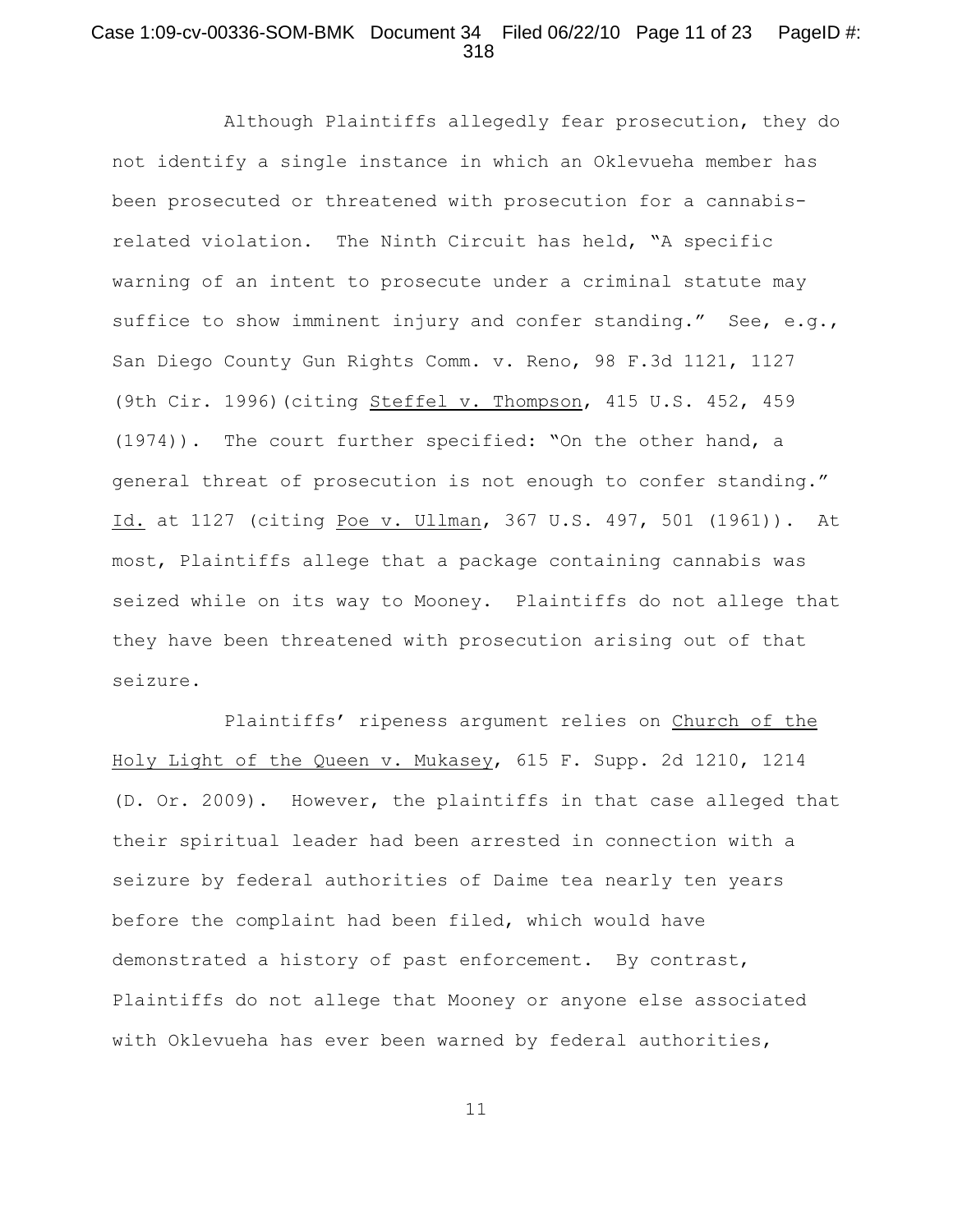### Case 1:09-cv-00336-SOM-BMK Document 34 Filed 06/22/10 Page 12 of 23 PageID #: 319

threatened with prosecution, or arrested in connection with the prior seizure. Furthermore, the First Amended Complaint does not clearly allege that Plaintiffs intend to continue bringing in cannabis in a way likely to be noted by federal drug authorities.

Plaintiffs rely on a case in which the court held a reasonable threat of prosecution existed for purposes of standing even in the absence of active prosecution against the plaintiffs. See Adult Video Ass'n v. Barr 960 F.2d 781, 785-86 (9th Cir. 1991), vacated sub nom. Reno v. Adult Video Ass'n, 509 U.S. 917 (1993), reinstated in part, 41 F.3d 503 (9<sup>th</sup> Cir. 1994). However, Adult Video held that the "government's active enforcement . . . against other videotape distributors demonstrates that the threat of prosecution is real." 960 F.2d at 785. Unlike the plaintiffs in Adult Video, neither Oklevueha nor Mooney alleges the "government's active enforcement" against similarly situated parties. At most, Plaintiffs have added allegations concerning a U.S. Drug Enforcement Agency raid on THC Ministry, an alleged church on the Big Island of Hawaii whose members supposedly consume cannabis for religious use. However, Plaintiffs fail to allege any substantive connection between the two churches or allege how the two churches are similarly situated. Furthermore, Plaintiffs do not allege the particular circumstances of the raid or explain why the raid demonstrates an imminent threat of prosecution of Plaintiffs. If, for example,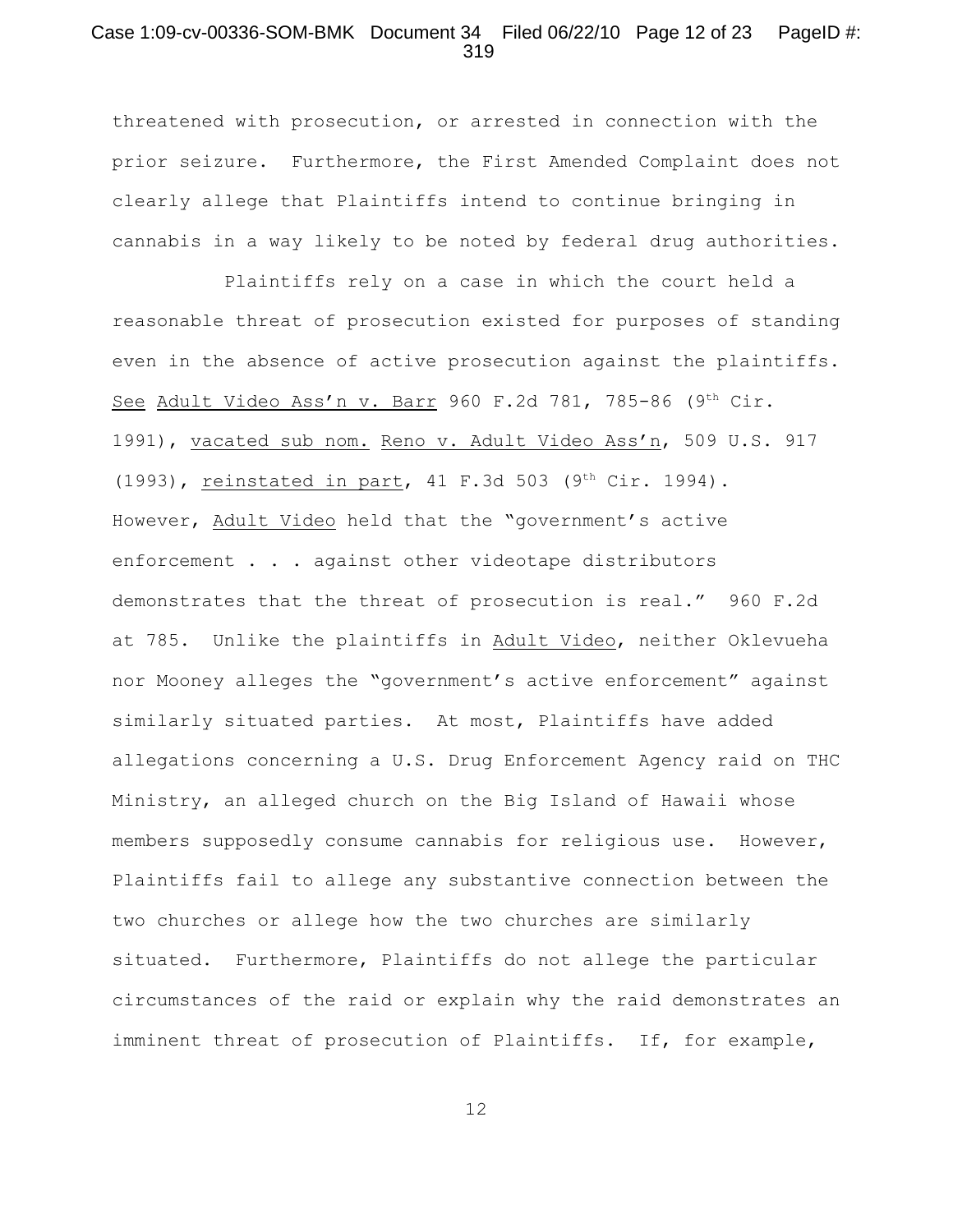### Case 1:09-cv-00336-SOM-BMK Document 34 Filed 06/22/10 Page 13 of 23 PageID #: 320

THC Ministry was offering cannabis over the internet and/or at a store to the general public, the alleged religious reason for using cannabis might have been suspect.

This court, of course, recognizes that a person "does not have to await the consummation of a threatened injury to obtain preventive relief," particularly in a First Amendment challenge that seeks to avoid the chilling effects of sweeping restrictions. See Cal. Pro-Life Council, Inc. v. Getman, 328 F.3d 1088, 1094 (9<sup>th</sup> Cir. 2003). Plaintiffs cite Babbitt v. United Farm Workers Nat'l Union, 442 U.S. 289, 298 (1979), in arguing that Plaintiffs are not required to await arrest or expose themselves to prosecution before challenging the constitutionality of a statute. However, this court has previously held that it "does not read Babbitt or any governing law as holding that a remote possibility is sufficient to establish standing." Democratic National Committee v. Watada, 199 F. Supp. 2d 1018, 1030 (D. Haw. 2002). A plaintiffs needs more than mere concern or speculation to establish an imminent threat of prosecution.

With respect to the third factor, the history of enforcement under the statute, the First Amended Complaint is devoid of allegations as to the enforcement of the statute. While this court's own experience is that the Government does prosecute violations of the Controlled Substances Act, this court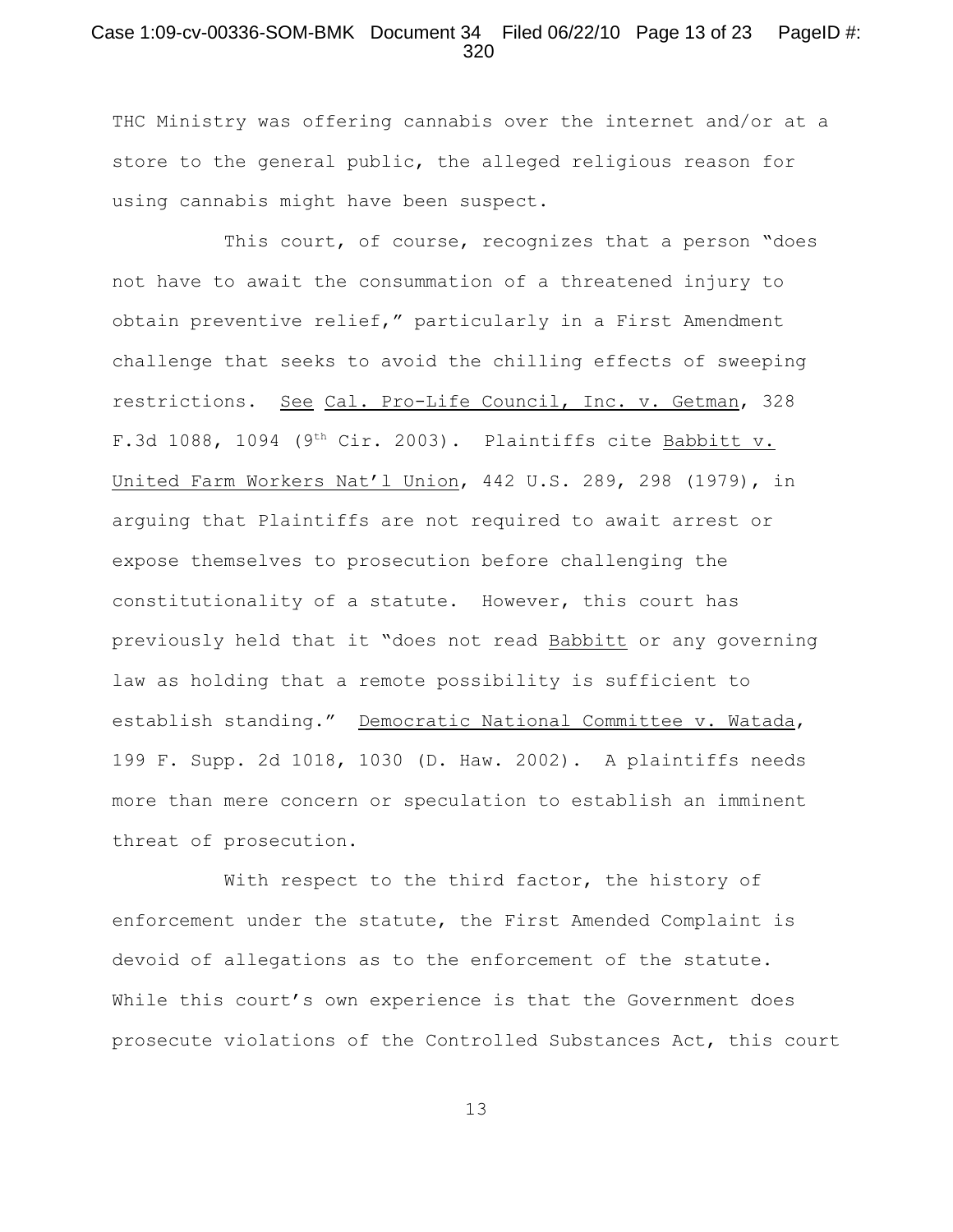## Case 1:09-cv-00336-SOM-BMK Document 34 Filed 06/22/10 Page 14 of 23 PageID #: 321

is still in no position to guess how frequently cannabis is seized, or how often and under what circumstances cannabis seizures lead to criminal charges, especially when the entity using cannabis identifies itself as a church that uses cannabis for religious purposes.

Plaintiffs' citation to O Centro Espirita remains unavailing. In O Centro Espirita, the Government conceded that a religious sect was sincerely exercising its religion by receiving communion through drinking *hoasca*, a hallucinogen regulated under the Controlled Substances Act. 546 U.S. at 423. On review, the Supreme Court determined that the Government had failed to demonstrate (at the preliminary injunction stage) that a compelling interest barred the sacramental use of *hoasca*. Id. at 439.

Plaintiffs' reliance on O Centro Espirita is insufficient to establish that their case is ripe. O Centro Espirita certainly establishes that, under some circumstances, preindictment challenges to the Controlled Substances Act as violative of RFRA are ripe for review. 542 U.S. at 424. However, in this case, Plaintiffs assert conclusions without supporting factual allegations. There is no established history of importation of cannabis analogous to the history in O Centro Espirita. On the contrary, the First Amended Complaint only alleges that one package containing approximately one pound of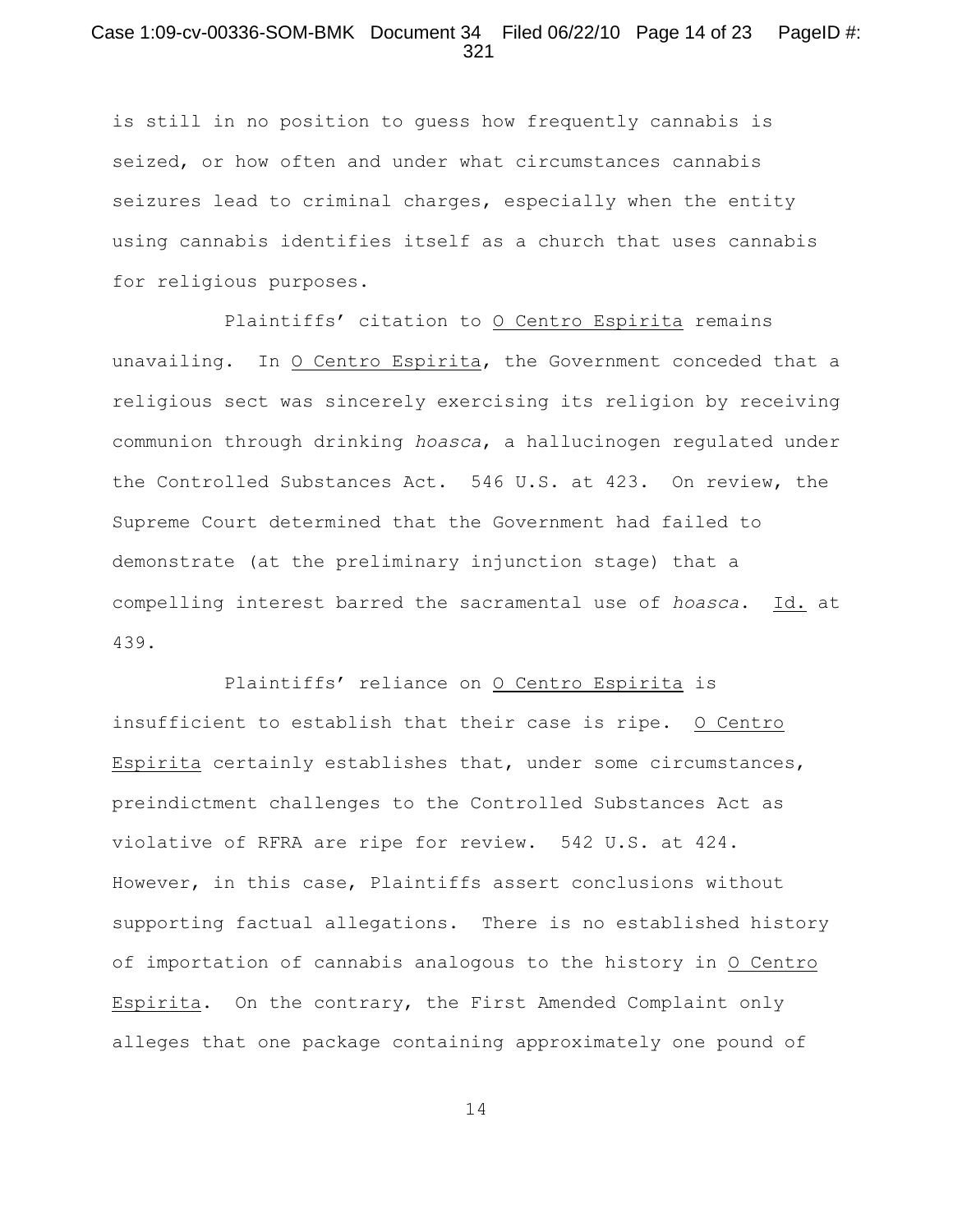## Case 1:09-cv-00336-SOM-BMK Document 34 Filed 06/22/10 Page 15 of 23 PageID #: 322

cannabis worth approximately \$7,000 was seized. There is no allegation that, at the time of the seizure, the Government knew the cannabis was intended for alleged religious use. Nor are there clear allegations that Plaintiffs intend to ship cannabis to themselves in a similar manner in the future.

#### B. Prudential Component.

Even if Plaintiffs met the constitutional requirement for ripe claims, this court would dismiss the preenforcement claims in the First Amended Complaint based on the prudential component of the ripeness doctrine. As the en banc Ninth Circuit court noted in Thomas, the prudential "analysis is guided by two overarching considerations: the fitness of the issues for judicial consideration and the hardship to the parties of withholding consideration." Thomas, 220 F.3d at 1141.

As described in the previous order, this case is not fit for judicial consideration, as the preenforcement allegations of the First Amended Complaint are still "remarkably thin and sketchy." Id. at 1141. The previous order referred to Thomas to establish that a "concrete factual situation is necessary to delineate the boundaries of what conduct the government may or may not regulate." Id. In Thomas, the Ninth Circuit examined a preenforcement challenge to Alaska housing laws prohibiting discrimination on the basis of marital status. The Ninth Circuit ruled that the landlords' claim was not ripe, as the landlords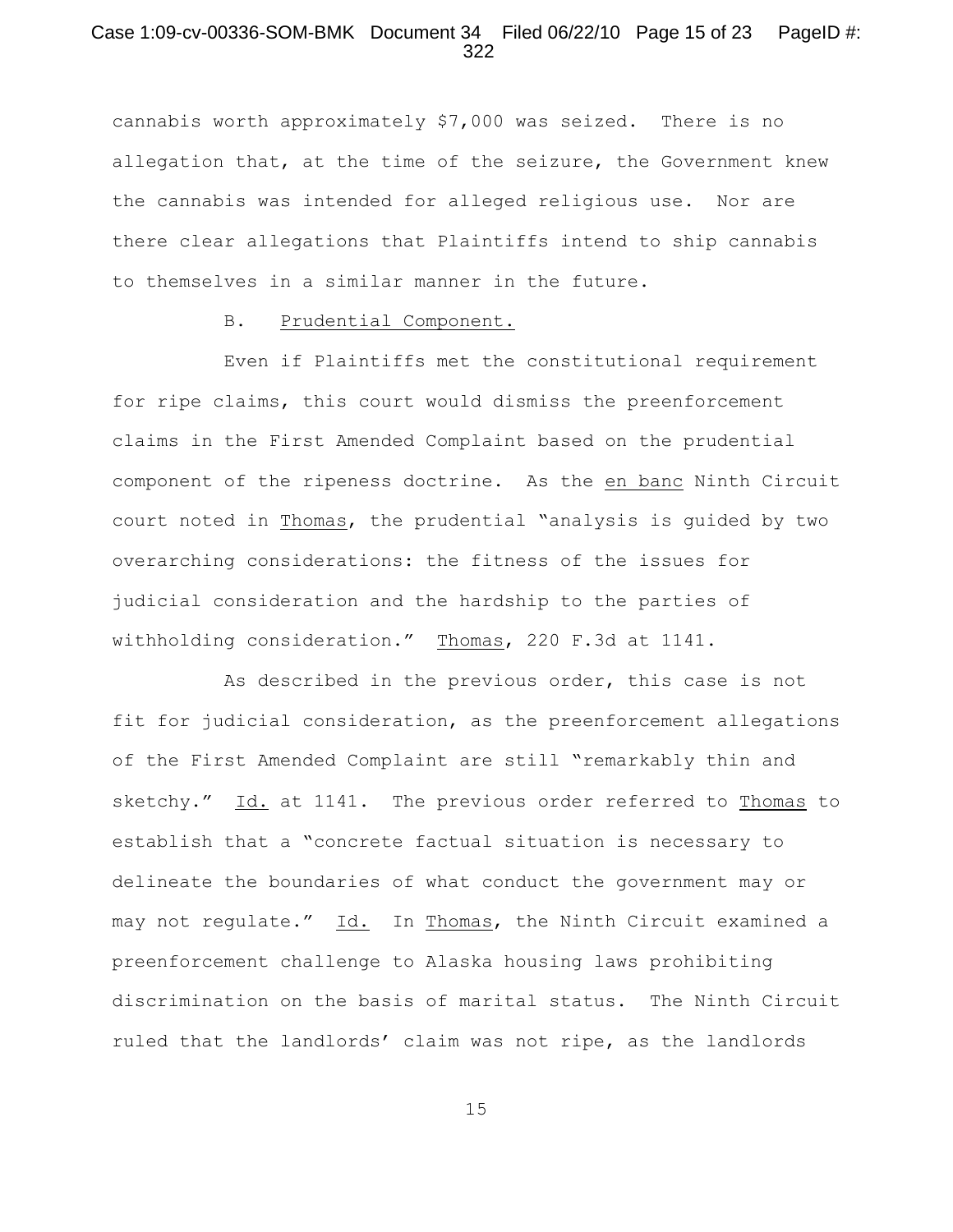#### Case 1:09-cv-00336-SOM-BMK Document 34 Filed 06/22/10 Page 16 of 23 PageID #: 323

were not faced with a realistic danger of sustaining a direct injury as a result of the nondiscrimination statutes. Id. at 1141. According to the Ninth Circuit, even assuming the landlords had presented a ripe case or controversy in the constitutional sense, jurisdiction was lacking given prudential concerns: "The manner in which the intersection of marital status discrimination and the First Amendment is presented here, devoid of any specific factual context, renders this case unfit for judicial resolution." Id.

Similarly, Plaintiffs' First Amended Complaint contains no factual allegations describing the procedures used to consume cannabis during religious "sweats." The court is uninformed as to how much cannabis is consumed over how long a period and by what number of individuals during the "sweats." In fact, the First Amended Complaint contains almost no information about the "sweats" at all.

The First Amended Complaint also fails to allege how the cannabis is consumed in conjunction with "daily worship," exactly how Plaintiffs acquire their cannabis, and how and when they intend to do so in the future. Without the necessary facts, this court cannot determine from the four corners of the First Amended Complaint whether the controversy is ripe.

Plaintiffs essentially seek a broad declaration that they can grow, use, possess, and distribute cannabis in any way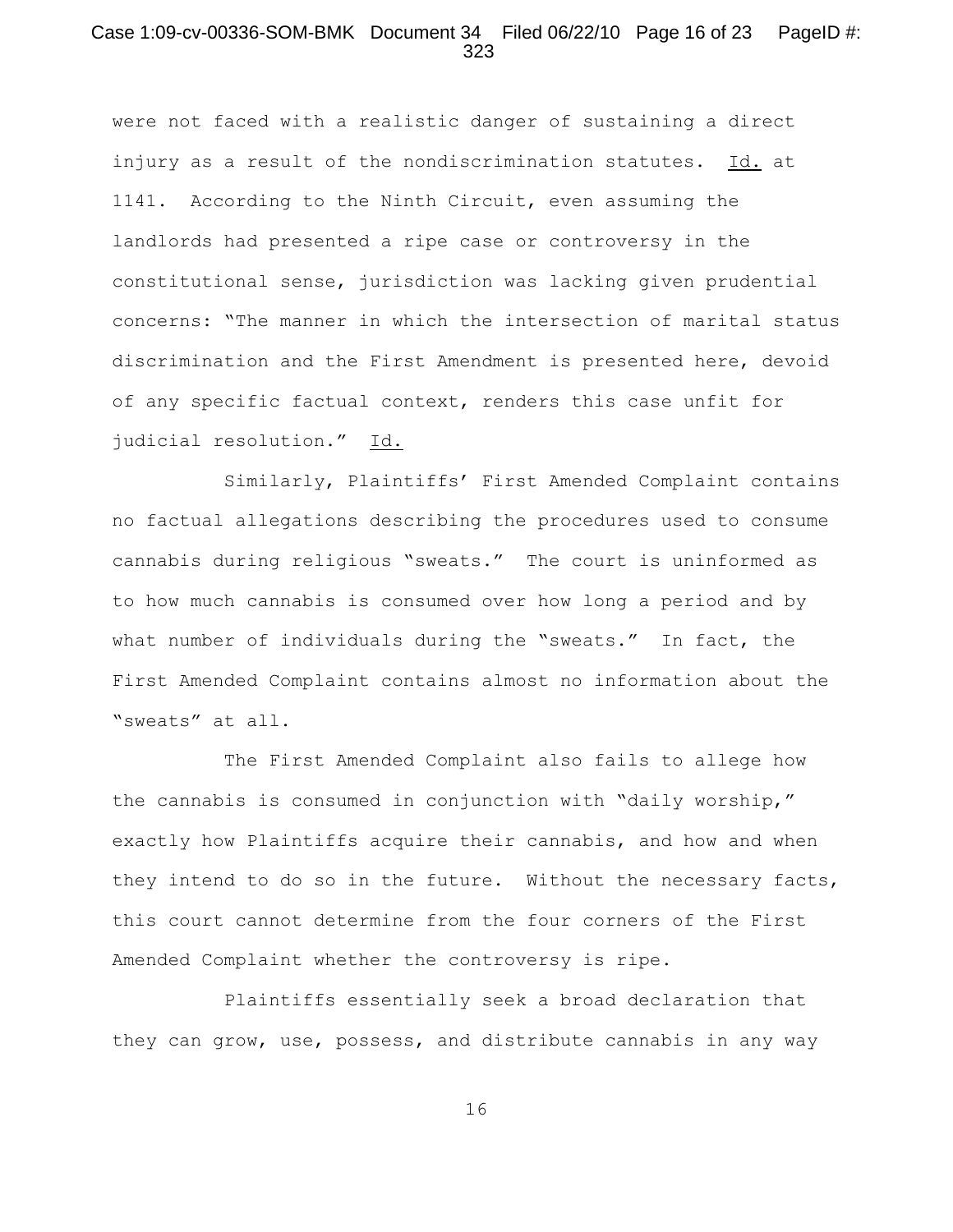## Case 1:09-cv-00336-SOM-BMK Document 34 Filed 06/22/10 Page 17 of 23 PageID #: 324

they choose free of criminal or civil repercussions under the Controlled Substances Act.

For all the court knows, they may be planning to import thousands of pounds of cannabis every month and to sell in unlimited amounts the cannabis in a store and via a website to anyone who, without more, simply claims a religious need.

The lack of fitness for judicial review goes hand-inhand with Defendants' argument that Oklevueha lacks standing to assert freedom of religion-based claims because such claims necessarily involve the participation of the members of Oklevueha. See Hunt v. Wash. State Apple Advertising Comm'n, 432 U.S. 333, 343 (1975) ("an association has standing to bring suit on behalf of its members when: (a) its members would otherwise have standing to sue in their own right; (b) the interests it seeks to protect are germane to the organization's purpose; and (c) neither the claim asserted nor the relief requested requires the participation of individual members in the lawsuit"). To the extent Oklevueha is seeking an injunction, it needs to frame the scope of the injunction through allegations concerning its members use, possession, cultivation, and distribution of cannabis. A general averment that Oklevueha's members use, possess, cultivate, and distribute cannabis is insufficient to establish standing regarding each individual member's free exercise of religion.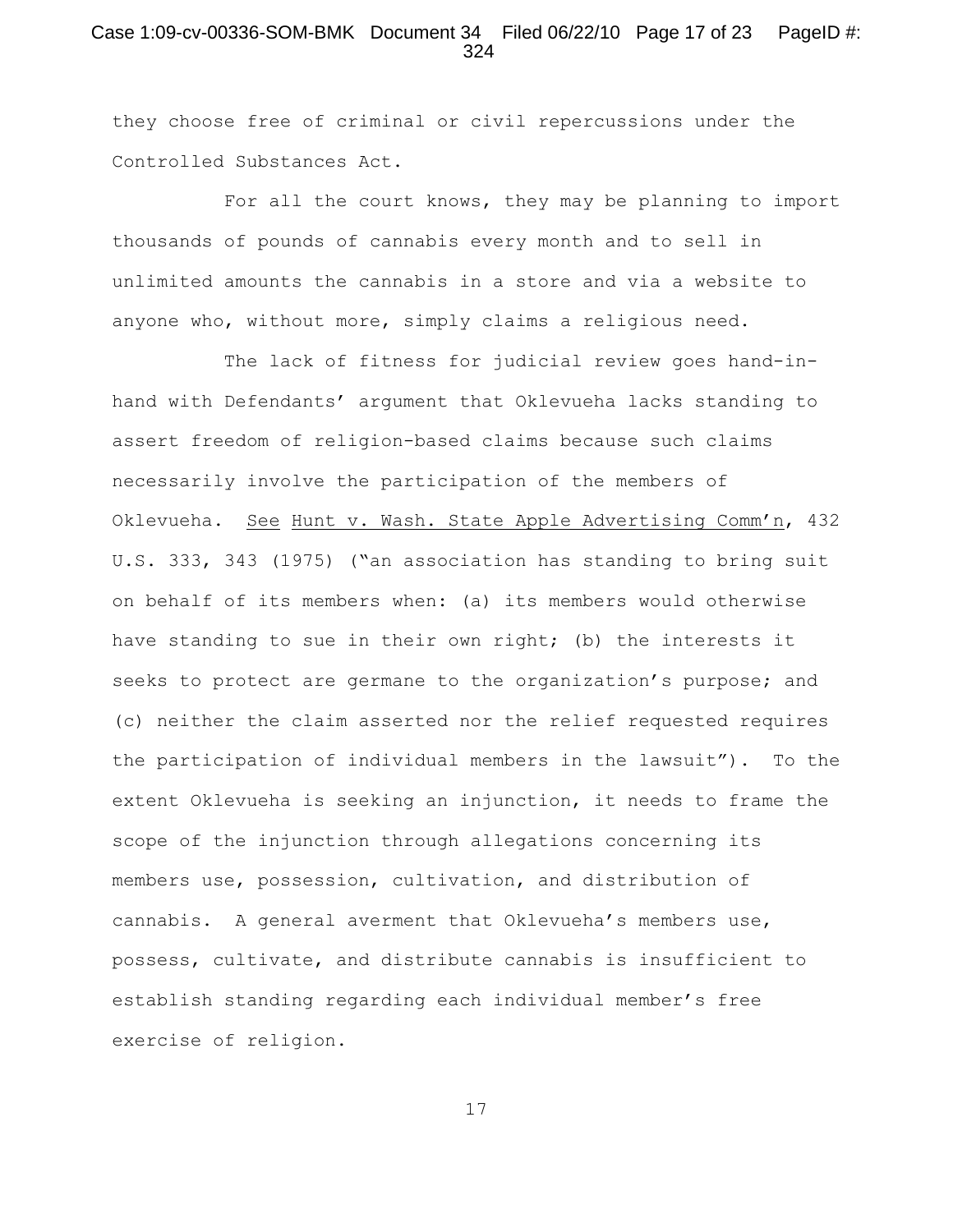#### Case 1:09-cv-00336-SOM-BMK Document 34 Filed 06/22/10 Page 18 of 23 PageID #: 325

As noted in the earlier order, even in O Centro Espirita, 546 U.S. at 427, the Supreme Court did not grant a blank check to the plaintiffs who challenged the application of the Controlled Substances Act. The Court held that the Government had failed to demonstrate, at the preliminary injunction stage, a compelling interest barring the religious sect's sacramental use of *hoasca*. However, the Court required the church to import any *hoasca* pursuant to federal permits, to restrict control over the *hoasca* to church authorities, and to warn members of the dangers of *hoasca*.

The court notes that any hardship to the parties if this court dismisses the preenforcement claims is minimal. Because there is no identified immediate threat of prosecution, the dismissal does not appear to prejudice Plaintiffs. More importantly, the dismissal is without prejudice. Plaintiffs may file a timely appropriate motion with the Magistrate Judge assigned to this case seeking leave to file a Second Amended Complaint. If a new pleading is permitted, Plaintiffs should attempt to cure the defects of the First Amended Complaint, setting forth facts--as opposed to conclusions--that establish ripe claims, as well as an entitlement to relief. See Ashcroft v. Iqbal, 129 S. Ct. 1937, 1949 (2009); Bell Atl. Corp. v. Twombly, 550 U.S. 544, 555 (2007).Any proposed Second Amended Complaint should allege more than general facts and intentions.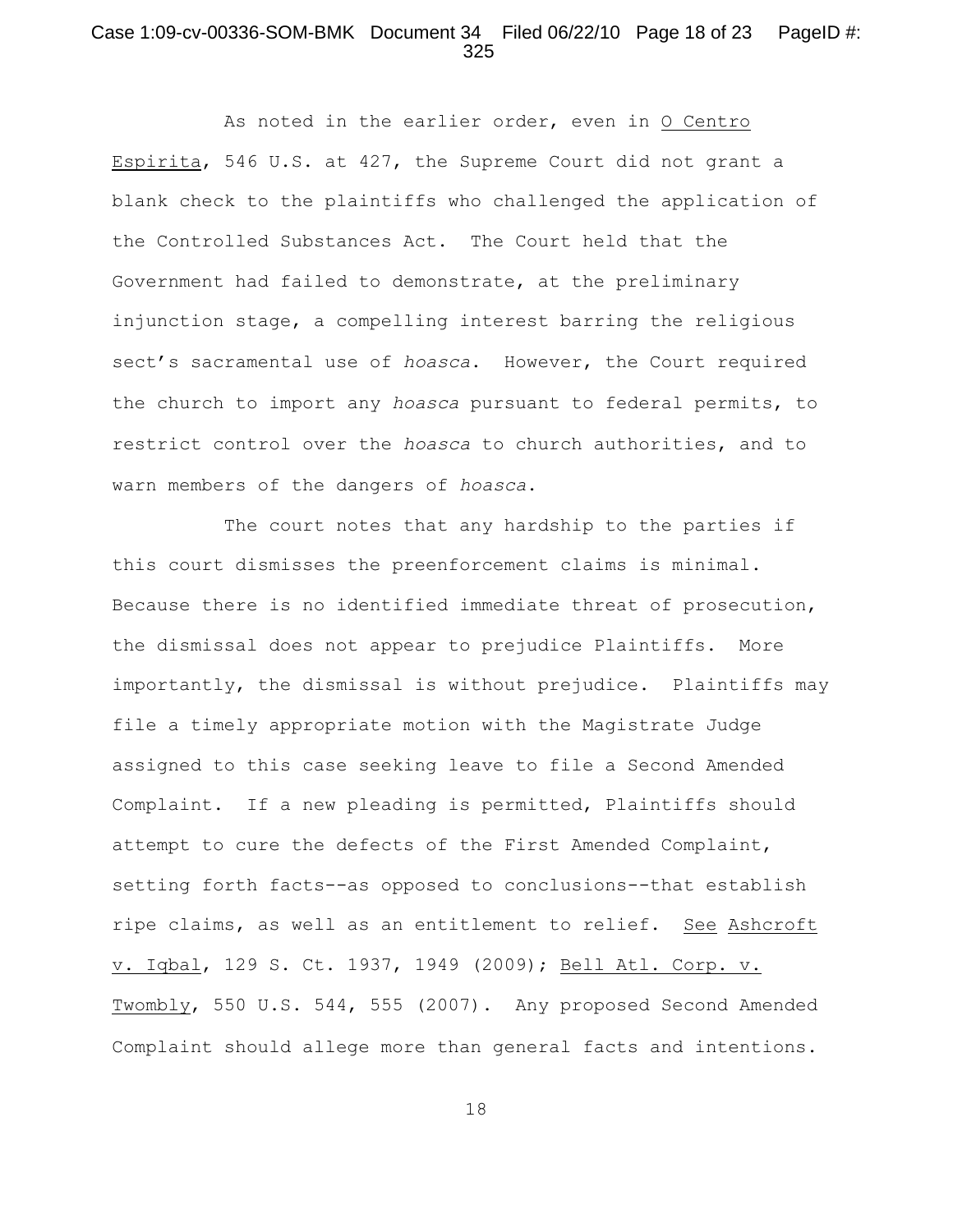### Case 1:09-cv-00336-SOM-BMK Document 34 Filed 06/22/10 Page 19 of 23 PageID #: 326

It should allege enough detail to tell this court and Defendants the factual bases of the claims and the scope of any requested injunctive relief. Such a pleading should address the constitutional and prudential ripeness concerns described above. In other words, Plaintiffs should more particularly describe their history and intentions concerning cannabis use, possession, cultivation, importation, and distribution. If permitted to file an amended pleading, Plaintiffs should also allege facts–-not conclusions–-that demonstrate a credible threat of enforcement of drug laws with respect to their alleged religious use of cannabis.<sup>1</sup>

Given the dismissal of the preenforcement claims, this court need not address the Government's other arguments concerning these claims.

#### V. ANALYSIS REGARDING SEIZURE.

As Defendants argued and Plaintiffs conceded, Plaintiffs' tort claims of theft and conversion, which seek the return of or compensation for the seized cannabis, are flawed and also barred by the Government's sovereign immunity and by the Supremacy Clause of the Constitution, U.S. Const. art. VI, cl. 2.

The United States, as a sovereign, is immune from suit unless it has waived its immunity. See Dep't of Army v. Blue

 $1$ This court expresses no opinion as to whether the Magistrate Judge should or should not grant leave to file a Second Amended Complaint.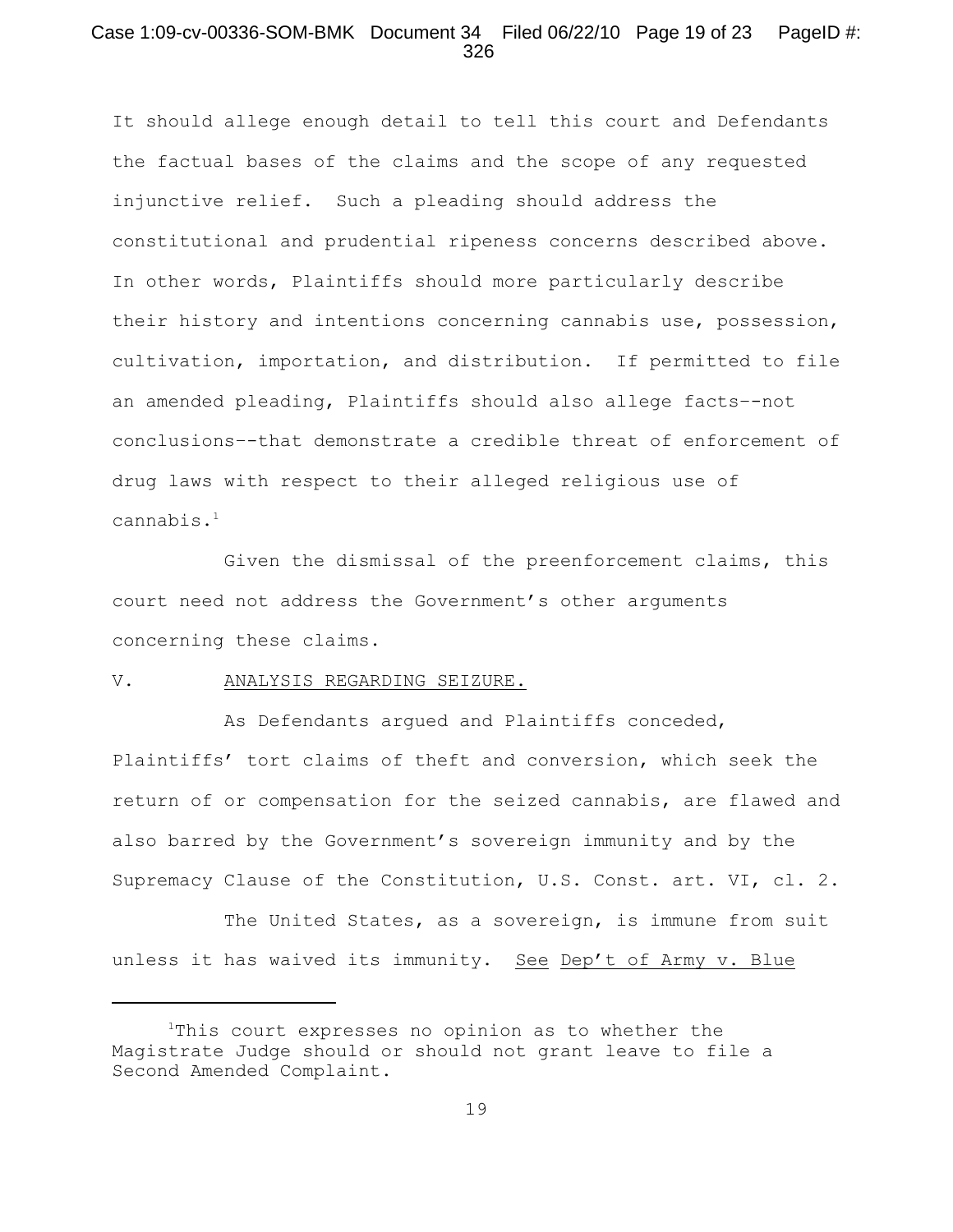### Case 1:09-cv-00336-SOM-BMK Document 34 Filed 06/22/10 Page 20 of 23 PageID #: 327

Fox, Inc., 525 U.S. 255, 260 (1999) ("Absent a waiver, sovereign immunity shields the Federal Government and its agencies from suit." (quotation marks and citation omitted)). Congress has waived its immunity with respect to a wide range of suits, including torts under the Federal Torts Claims Act, 28 U.S.C. § 2671-80. However, except with respect to claims "based on injury or loss of goods, merchandise, or other property, while in the possession of any officer of customs or excise or any other law enforcement officer," Congress excluded from the Federal Tort Claims Act waiver "[a]ny claim arising in respect of the assessment or collection of any tax or customs duty, or the detention of any goods, merchandise, or other property by any officer of customs or excise or any other law enforcement officer." 28 U.S.C. § 2680(c). Plaintiffs have not cited any authority indicating that the Government has waived its sovereign immunity with respect to the tort claims asserted here.

The Supremacy Clause prevents state laws from imposing tort liability on the United States for acts by federal officers that are entirely authorized by federal law. See Crosby v. Nat'l Foreign Trade Council, 530 U.S. 363, 372 (2000)(citing Hines v. Davidowitz, 312 U.S. 52, 66-67 (1941)) (explaining that federal law preempts state law "to the extent of any conflict with a federal statute" and when the state law "stands as an obstacle to the accomplishment and execution of the full purposes and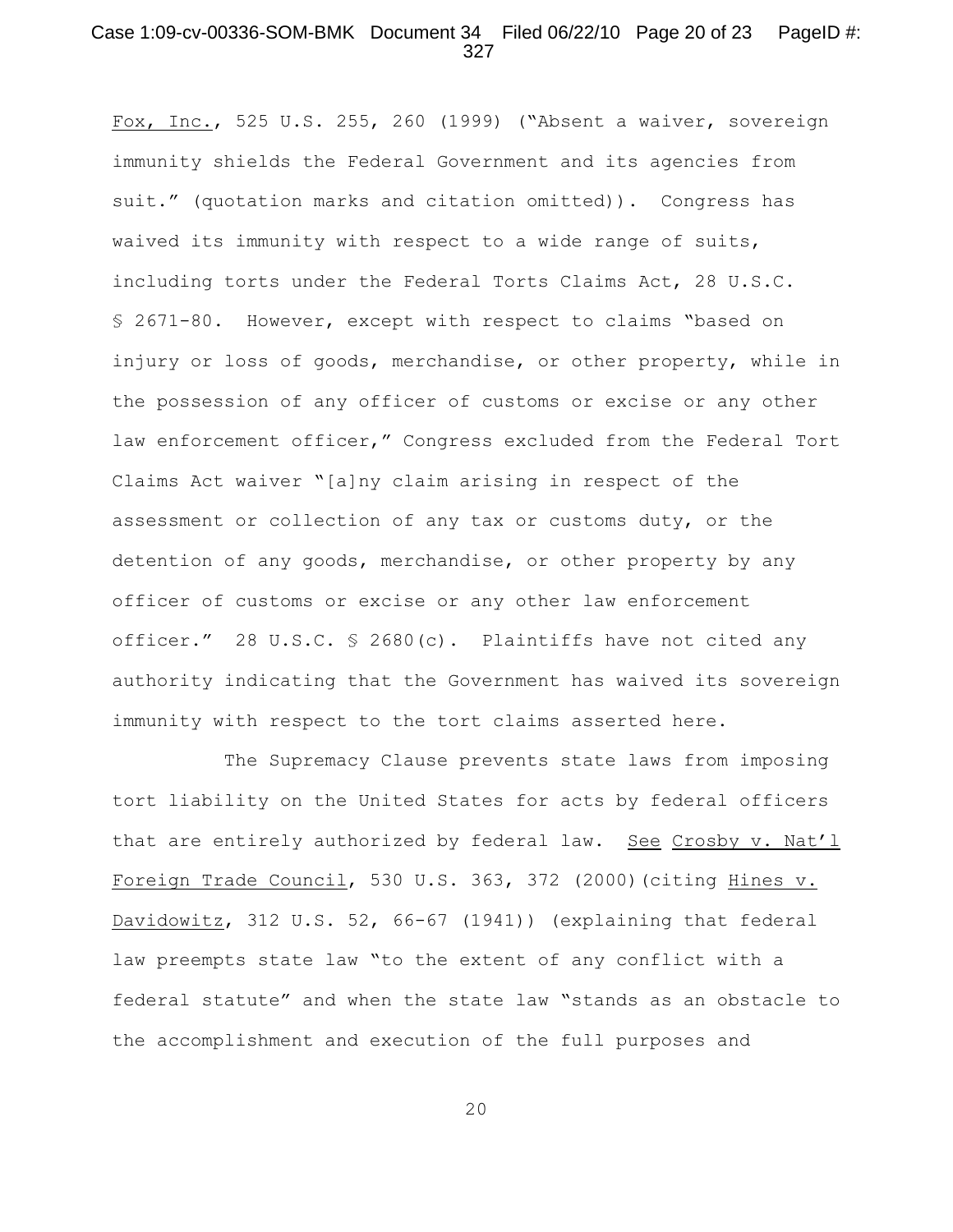#### Case 1:09-cv-00336-SOM-BMK Document 34 Filed 06/22/10 Page 21 of 23 PageID #: 328

objectives of Congress"). The First Amended Complaint does not allege that the Government, when it seized the cannabis last year, knew or should have known that it was being sent to Mooney for religious purposes. To the contrary, it appears that the Government seized cannabis discovered in a FedEx package because cannabis is a controlled substance.

Plaintiffs' tort claims for theft and conversion are therefore dismissed.

Plaintiffs also assert claims for the return of their cannabis or compensation for the seizure as a damage authorized by the Religious Freedom Restoration Act of 1993 ("RFRA"). The court leaves this claim for further proceedings in which the remedies under RFRA related to a seizure are fully addressed. The court notes that 42 U.S.C. § 2000bb-1(c) authorizes this court to award "appropriate relief" for a violation of RFRA. It is not clear from what the parties have submitted whether the return of or compensation for seized products is "appropriate relief" under RFRA. In O Centro Espirita, for example, the remedies included a preliminary injunction. See 546 U.S. at 439. In a concurrence, Circuit Judge David S. Tatel of the District of Columbia Circuit said that RFRA violations are "often ongoing, making injunctive relief 'appropriate' . . . . Because Congress enacted RFRA to return to . . . a world in which damages were unavailable against the government, 'appropriate relief' is most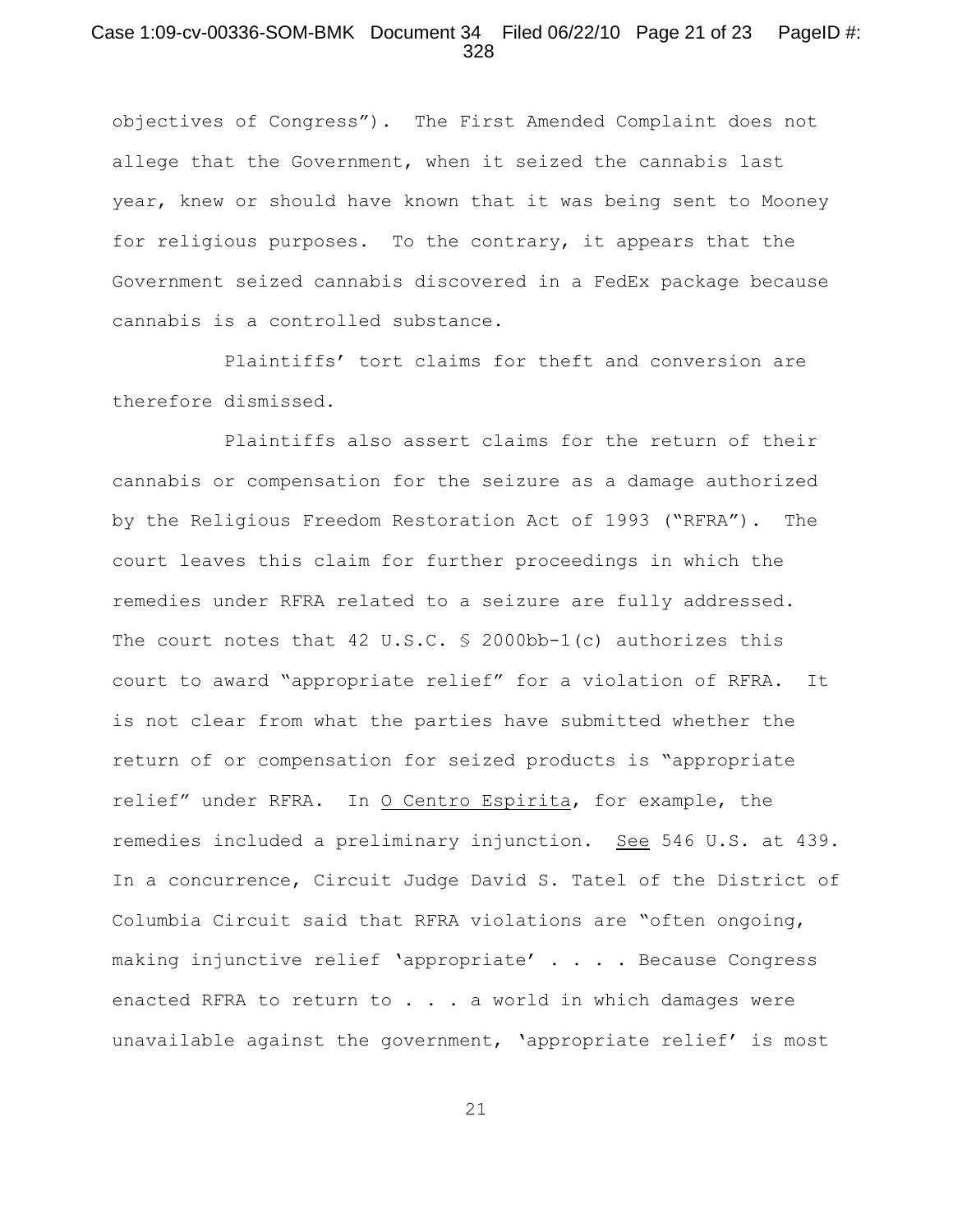#### Case 1:09-cv-00336-SOM-BMK Document 34 Filed 06/22/10 Page 22 of 23 PageID #: 329

naturally read to exclude damages against the government." Webman v. Fed. Bureau of Prison 441 F.3d 1022, 1026-28 (D.C. Cir. 2006). Other courts have awarded attorney's fees for plaintiffs who successfully claim violations under RFRA. See Helbrans v. Coombe, 890 F. Supp. 227 (S.D.N.Y. 1995)(awarding attorney's fees under the Civil Rights Attorney's Fees Award Act, in an action under RFRA to enjoin the state from removing plaintiff's facial hair upon entering state prison).

While Defendants argue that Oklevueha lacks associational standing to assert the rights of its members, this argument does not defeat the claim for the return of or compensation for the seized cannabis. Oklevueha is seeking the return of or compensation for its own seized property and has standing to assert such a claim. While it may be that this claim will ultimately fail, the present motion does not establish an entitlement to dismissal.

If Plaintiffs seek leave to file a Second Amended Complaint, they may consider including facts that further elucidate this claim, such as the exact date of the seizure, who seized the cannabis, how it was seized, how much cannabis was seized, and the intended use of the seized cannabis.

VI. CONCLUSION.

For the foregoing reasons, the court dismisses the preenforcement and tort claims asserted in the First Amended